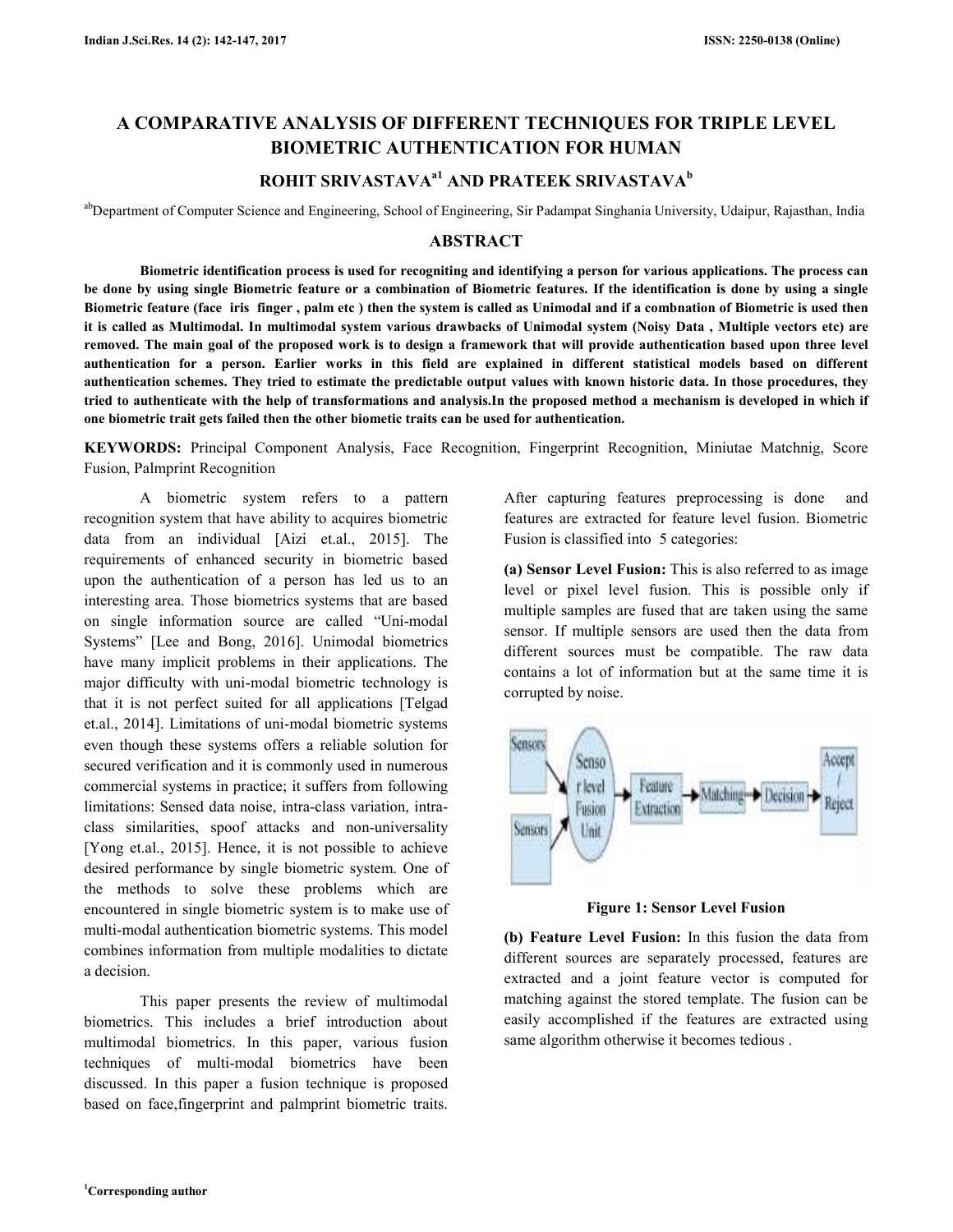

**Figure 2: Feature Level Fusion** 

**(c) Score level fusion:** Score level fusion is the combination of scores matched from th output of the individual matcher. These matching scores indicate the approximation of of identification of sample image form the database. The matching score is rich in information next to the feature vector and also it is easy to access these values and combine them.



**Figure 3: Score Level Fusion** 

**(d) Rank Level Fusion:** Rank level fusion is based on ranking of the output of the enrolled identities. The matched identities are sorted in descending order of matching statistics. Ranks gives a clear information regarding the decision-making process compared to just identify the best match, but they reveal less information as compared to score level. Just like score match the ranking outputs are comparable so, the normalization process is not required.

**(e) Decision level fusion:** The decision level or abstract level fusion is possible only when the output from individual biometric matchers is available. The output from the different matchers are fused using the "AND" and "OR "rules. The output of the "AND" rule is a "match" only when the input test sample is matched with the stored templates at the output of each matcher. Whereas, the "OR" rule outputs a "match" decision even if one of the matcher+ decides that the input test sample matches with the stored templates.



**Figure 4: Decision Level Fusion** 

 Artificial Neural Networks (ANN) has been are having a great usage in authentication systems and also provides automation to the system.. The advantages of these models of the neural network are to be seen in increase in approximation and cost reduction. Artificial Neural Networks takes part as an important task in support of the analysis of the big data sets in various forms of authentication.

# **SYSTEM BLOCK DIAGRAM**



# **PROPOSED METHODOLOGY**

## **Fingerprint Identification**

 The fingerprint identification is made of three main steps, namely the preprocessing, the feature extraction and the comparison step.

 The preprocessing is divided into two main steps which are the normalization of the fingerprint image, and the location and the framing of the central point of the fingerprint image. The normalization is used to eliminate the effects of noise and distortion when capturing the image from the fingerprint sensor. The original image is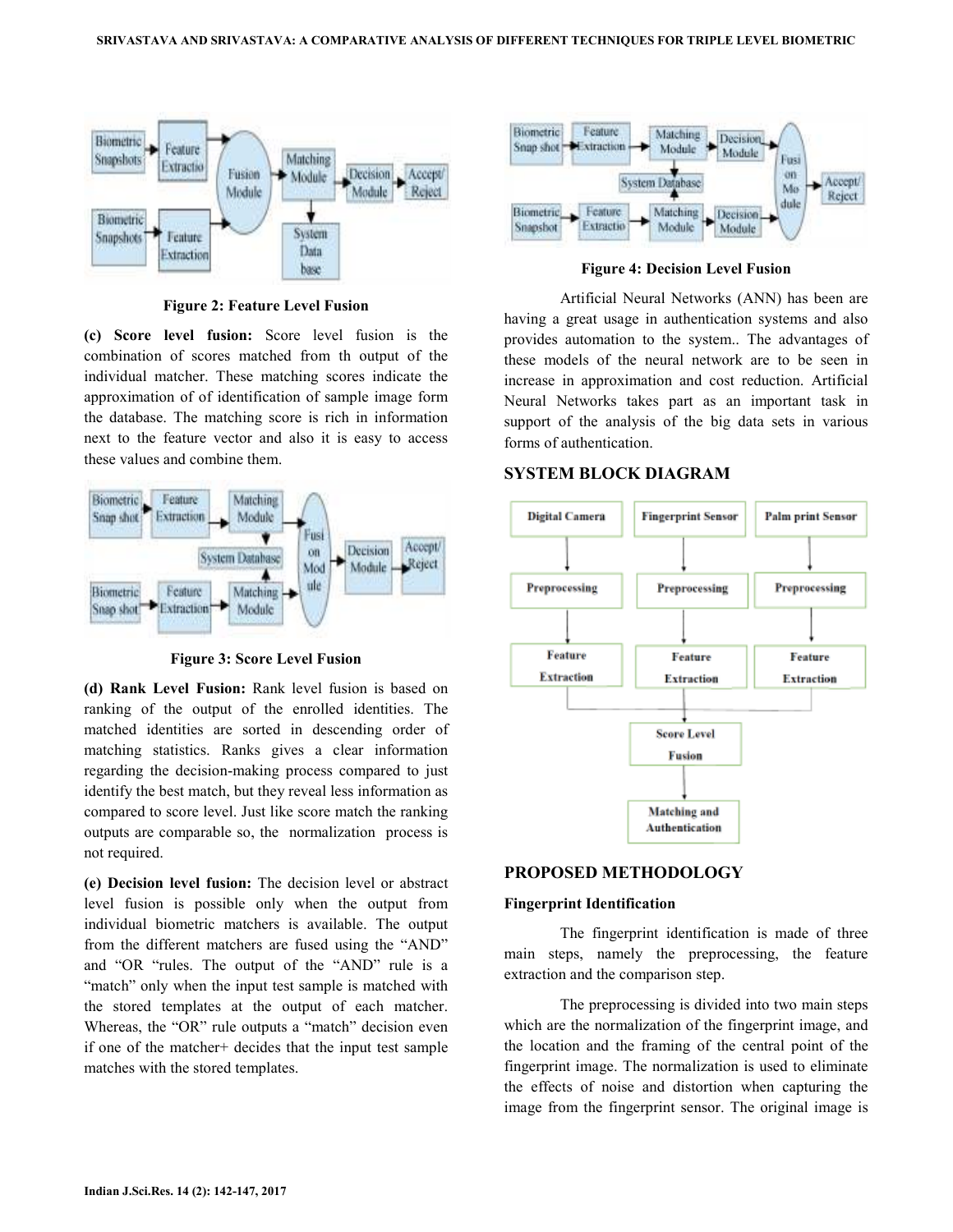normalized by its mean M and its variance VAR, the matrix G (I) given by equation indicates the normalized grayscale image and G (i, j) is its value at pixel (i, j). Where  $M_0$  and VAR<sub>0</sub> are the desired mean and variance values, respectively.





**Figure 5: A Fingerprint Image** 

 The following step is used to locate and frame the central point of the fingerprint. The central point detection algorithm is summarized as follows:

- Estimate the orientation field
- Calculate the field strength of the loop at each point in the orientation field, using the expanded field of the hidden orientation.
- Normalize the resistance loop field row in a range from 0 to 1.
- Perform a thresholding on the field loop to locate both the kernel and the center of the region.

 In order to extract the relevant features of the fingerprint, the Gabor filter was applied on the framed part of the fingerprint following 8 different directions  $\theta$ that is (0°, 22.5°, 45°, 67.5°, 90°, 112.5°,135°, 157.5°). The results are complex values which were encoded in order to obtain a binary vector of size 1024, representing the main features of the fingerprint image.

#### **B. Fingerprint Verification (Gabor Filter approach):**

 For identifying details in a fingerprint image Gabor filters are to be used..Matching of two fingerprint images is done on the basis of Euclidean Distance.The matching of two images can be enhanced for performance by the combination of score decisions based on different fingerprint features. [Zhujie, 1994]

## **C. Feature Extraction from Face Image using Local Binary**

#### **Patterns (LBP)**

 For extracting face features Local Binary Pattern (LBP) histogram approach is used . It captures local face features. As shown in Fig. 6 LBP is centered at every pixel in the image. It acts as a threshold value for all the surrounding binarized pixels.By using clockwise direction 8 bit number is generated and placed at centre pixel location . In this way a new image called LBP image is obtained . The LBP image is then divided into blocks and histograms of these blocks are calculated. These histograms are concatenated to form a single feature vector. If the binary number has maximum of 2



## **Figure 6: Face Print Identification using LBP Approach**

 Transition from 0 to 1 or 1 to 0, then it is called uniform LBP. For face recognition, LBP histogram features of two images are compared using the Chi square distance metric shown in Equation .

$$
\chi^2(X,Y) = \sum_{i=1}^N \frac{(x_i - y_i)^2}{(x_i + y_i)}
$$

Here  $X$  and  $Y$  are the feature vectors and  $N$  is their dimension. Nearest neighbour classifier can be used to take the accept/reject decision.

# **D. Palmprint Identification (Left and Right Palmprint):**

 For Palmprint identification a combination of left palmprint and right palmprint image has been used. For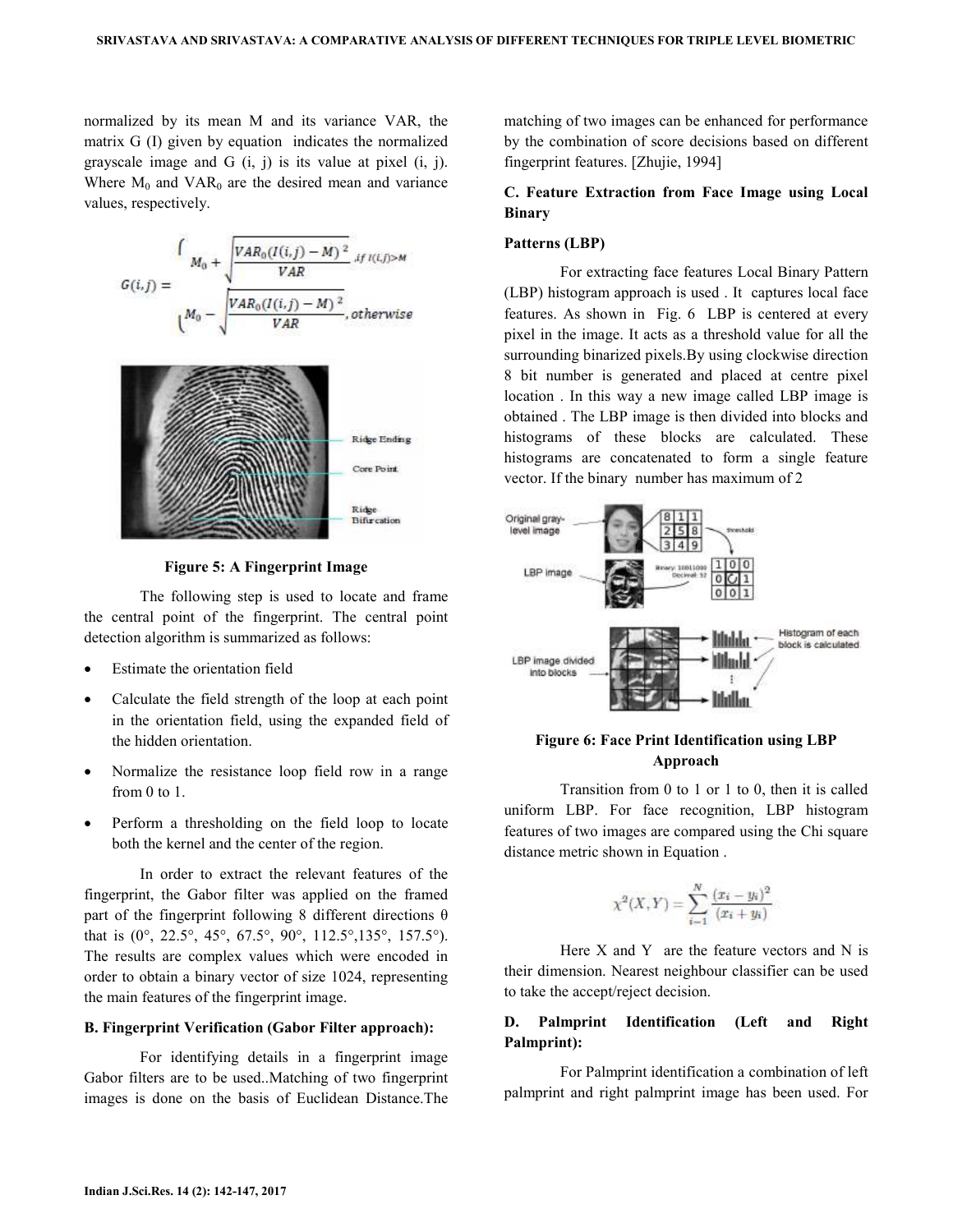the proposed methodology a framework for fusing left palmprint and right palmprint image is developed. For this framework to successfully identify palmprint image a fusion of three kinds of score is required.Two scores can be generated by using left and righr palmprint image whereas for third score a specific algorithm is proposed.



**Figure 7: Procedure for Palmprint fusion** 

#### **Corelation Between the Left and Right Palmprints**

 Left palmprint and Right palmprint images are similar to each other .In Fig. 8 left palmprint images of four different subjects is taken. Again the right palmprint image and reverse palmprint image is also taken in the figure [Fig 7] As depicted from the figure it is inferred that left palmprint and the reverse right palmprint image of the same subject are similar in nature.



**Figure 8: Palmprint images of four subjects.** 

 Fig. 9 shows the principal lines images of the left palmprint, reverse right palmprint shown in Fig. 8.



**Figure 8: Principal lines images.** 

According to the fiure  $[Fig. 9 (i)-(1)]$  we can see that principal lines of palmprint image for a same subject palmprint images of left and reverse right are almost similar in shape and position but for different persons is is different [Fig. 9 (m)-(p)]. So accoding to this result it can be concluded that the this feature of palprint images can be deployed for palmprint verification.

 In the proposed framework firstly left palmprint images and then right palmprint images are used for score calculation for each sample class After the matching score generation for each class is generated final fusion is performed for to obtain the identification result.



**Figure 9: Fusion at the matching score level** 

 After obtaining all three scores final matching score is generated. Depending on the all the three matching scores ,final matching score is generated. After obtaining first and second score the third kind of score is calculated by performing crossing matching between the left and right palmprint. For an ith matcher wi  $(i = 1, 2, ...)$ 3), which denotes the weight assigned to the ith matcher,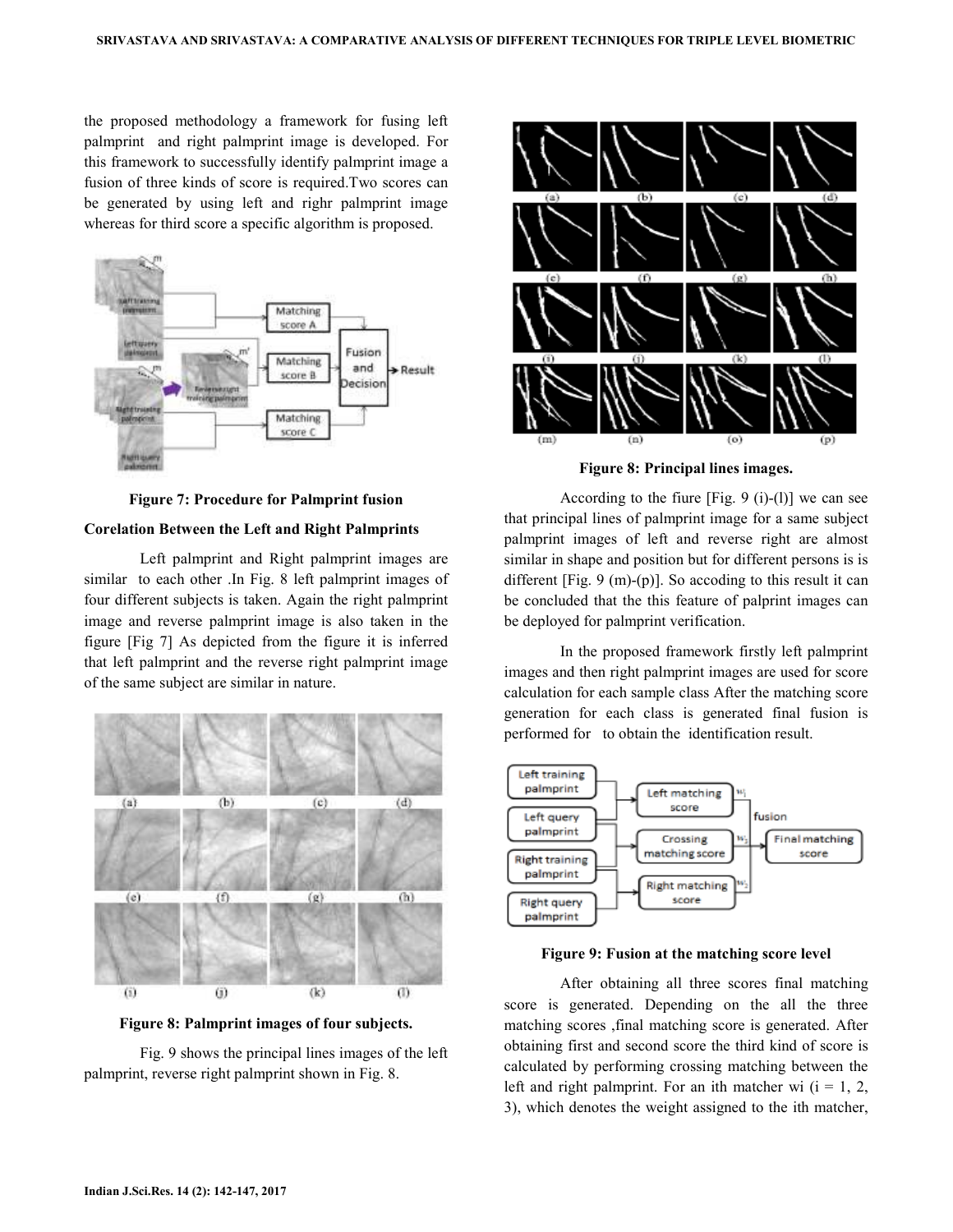score can be adjusted and viewed as the importance of the corresponding matchers.

 In the proposed method a strategy is introduced in which crossing matching score is given to the fusion methodology. When  $w3 = 0$ , the proposed method is equivalent to the conventional score level fusion. Thus a performance enhancement is there for the proposed method compared to conventional methods by tuning the weight coefficients.

## **Fusion procedure for Biometric Features:**

#### **1) Score Normalization**

 For resizing the matching scores to a criterion between 0 and 1 Normalization is done. For both the scores normalization is done by:

$$
N_{\text{face}} = MS_{\text{face}} - \min_{\text{face}} / \max_{\text{face}} \min_{\text{face}} \_ (3)
$$
  
\n
$$
N_{\text{finger}} = MS_{\text{finger1}} - \min_{\text{finger1}} / \max_{\text{finger1}} - \min_{\text{finger1}} \_ (4)
$$
  
\n
$$
N_{\text{finger2}} = MS_{\text{finger2}} \min_{\text{finger2}} / \max_{\text{finger2}} \min_{\text{finger2}} \_ (5)
$$
  
\n
$$
N_{\text{palm}} = MS_{\text{palm}} - \min_{\text{palm}} / \max_{\text{palm}} - \min_{\text{palm}} (6)
$$

Where minface and maxface are the minimum and maximum scores for Face recognition and  $\min_{\text{finger}}$  and maxfinger1 are the resultset values obtained from applying minutiae matching over fingerprint image. minfinger2 and maxfinger2 are the resultset values obtained from applying Gabor filter over fingerprint image and  $\min_{\text{palm}}$  and  $max_{\text{palm}}$  are the corresponding values obtained from palmprint image .

#### **2) Fusion**

 The normalized values from finger , face and palm print images are fused using sum rule as -

$$
MS = m^*N_{face} + n^*N_{finger1} + p^*N_{finger2} + q^*N_{palm} (7)
$$

 where m, n, p and q are four weight values that are assigned using the feature vector. If the value of matching score is less than the actual score it can be easily misleaded . So the value value of weight is assigned linearly.

### **CONCLUSION**

 As per the current proposed system accuracy rate in multimodal biometric system is greater than single biometric system. After experimentation it can be seen that the accuracy of system would increase on combination of multiple biometric features. The Genuine Acceptance Rate is also improved using multibiometric

recognition and Neural Network approach. Also the system can be developed using five level biometric traits in future.

## **ACKNOWLEDGMENT**

 I take immense pleasure in expressing my humble note of gratitude to my guide Dr. Prateek Srivastava, Assistant Professor, Department of Computer Science and Engineering, SPSU, Udaipur, Rajasthan, India for his remarkable guidance and technical suggestions.

# **REFERENCES**

- Aizi K., Ouslim M. and Sabri A., 2015. "Remote Multimodal Biometric Identification Based on the Fusion of the Iris and the Fingerprint", IEEE transactions on Information and Forensics, **12**(6).
- Lee T. and Bong D., 2016. "Face And Palmprint Multimodal Biometric System Based on Bit-Plane Decomposition Approach", In Proc. International Conference on Consumer Electronics-Taiwan, **114**(21).
- Telgad R., Deshmukh P. and Siddiqui A., 2014. "Combination Approach to Score Level Fusion for Multimodal Biometric System By Using Face and Fingerprint" , In Proc. International Conference on Recent Advances and Innovations in Engineering (ICRAIE-2014), May 09-11, 2014, Jaipur, India.
- Yong D., Bhowmik S. and Magnago F., 2015. "An effective Power Quality classifier using Wavelet Transform and Support Vector Machines", Expert Systems with Applications, **42**(15):60- 75.
- Radha N. and Kavitha A., 2012. " Rank Level Fusion Using Fingerprint and Iris Biometric", Indian Journal of Computer Science and Engineering (UCSE) ISSN: 0976-5166, **2**(6).
- Wang J.G., Toh K.A., Sung E. and Yau W.Y., 2007. "A Feature level Fusion of Appearance and Passive Depth Information for Face Recognition", Source: Face Recognition, Book edited by:Kresimir Delac and Mislav Grgic, ISBN978- 3-902613-03-5, pp.558, I-Tech, Vienna, Austria.
- Razzak M.I., Alghathbar M.K.K.K. and Yusof R., 2011. "Multimodal Biometric Recognition Based on